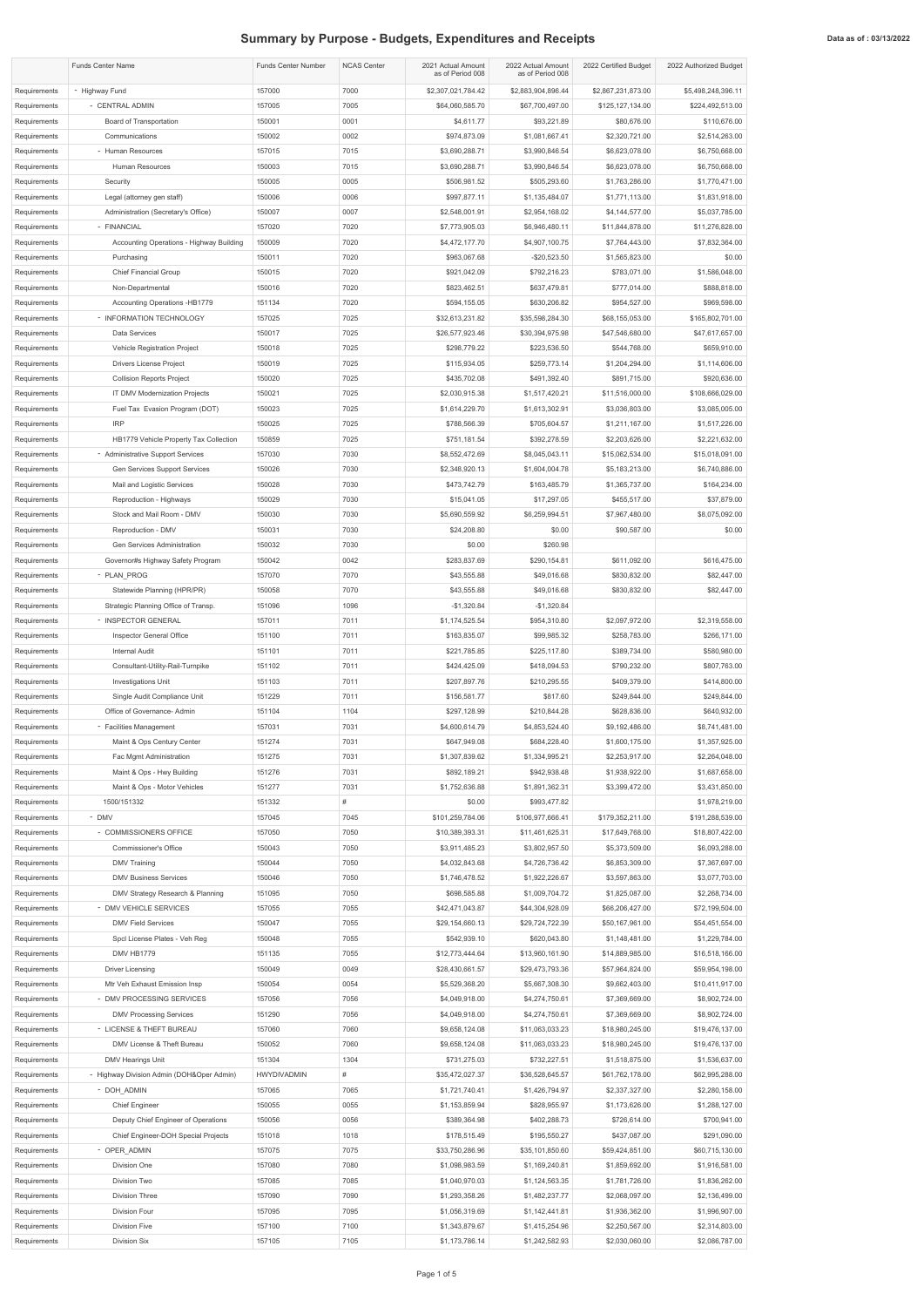| <b>Funds Center Name</b>     |                                                                               | <b>Funds Center Number</b> | <b>NCAS Center</b> | 2021 Actual Amount<br>as of Period 008 | 2022 Actual Amount<br>as of Period 008 | 2022 Certified Budget               | 2022 Authorized Budget           |
|------------------------------|-------------------------------------------------------------------------------|----------------------------|--------------------|----------------------------------------|----------------------------------------|-------------------------------------|----------------------------------|
| Requirements                 | <b>Division Seven</b>                                                         | 157110                     | 7110               | \$1,265,907.98                         | \$1,238,007.23                         | \$2,107,002.00                      | \$2,113,403.00                   |
| Requirements                 | <b>Division Eight</b>                                                         | 157115                     | 7115               | \$960,296.42                           | \$1,024,740.58                         | \$1,601,570.00                      | \$1,643,341.00                   |
| Requirements                 | Division Nine                                                                 | 157120                     | 7120               | \$1,111,334.49                         | \$1,191,989.51                         | \$1,880,449.00                      | \$1,934,340.00                   |
| Requirements                 | Division Ten                                                                  | 157125                     | 7125               | \$1,464,925.27                         | \$1,476,689.67                         | \$2,439,853.00                      | \$2,507,655.00                   |
| Requirements                 | Division Eleven                                                               | 157130                     | 7130               | \$1,017,790.22                         | \$1,071,000.32                         | \$1,695,571.00                      | \$1,740,596.00                   |
| Requirements                 | <b>Division Twelve</b>                                                        | 157135                     | 7135               | \$1,153,635.21                         | \$1,194,190.77                         | \$1,931,733.00                      | \$1,986,633.00                   |
| Requirements                 | Division Thirteen                                                             | 157140                     | 7140               | \$964,802.33                           | \$967,460.39                           | \$1,587,848.00                      | \$1,633,396.00                   |
| Requirements<br>Requirements | Division Fourteen<br>- Preconstruction Design Administration                  | 157145<br>157150           | 7145<br>7150       | \$1,095,465.79<br>\$732,180.56         | \$1,200,841.19<br>\$783,271.47         | \$1,822,616.00<br>\$1,397,867.00    | \$1,960,054.00<br>\$1,359,691.00 |
| Requirements                 | Roadway Design                                                                | 150119                     | 7150               | \$167,732.28                           | \$186,688.21                           | \$282,980.00                        | \$285,671.00                     |
| Requirements                 | <b>GEOTECHNICAL HQ</b>                                                        | 157160                     | 7150               | \$169,771.39                           | \$179,599.49                           | \$439,080.00                        | \$387,772.00                     |
| Requirements                 | Hydraulics                                                                    | 150135                     | 7150               | \$394,676.89                           | \$416,983.77                           | \$675,807.00                        | \$686,248.00                     |
| Requirements                 | - Field Operations Support                                                    | 157175                     | 7175               | \$927,492.44                           | \$822,507.83                           | \$1,546,045.00                      | \$1,594,188.00                   |
| Requirements                 | <b>Bridge Maintenance</b>                                                     | 150138                     | 7175               | \$446,686.55                           | \$456,675.03                           | \$811,754.00                        | \$833,519.00                     |
| Requirements                 | Secondary Roads                                                               | 151074                     | 7175               | \$480,805.89                           | \$365,832.80                           | \$734,291.00                        | \$760,669.00                     |
| Requirements                 | - SAFETY                                                                      | 157185                     | 7185               | \$1,013,251.95                         | \$1,122,549.92                         | \$2,006,499.00                      | \$2,267,307.00                   |
| Requirements                 | Safety and Risk Management                                                    | 150147                     | 7185               | \$789,305.84                           | \$766,567.01                           | \$1,357,084.00                      | \$1,411,349.00                   |
| Requirements                 | <b>Workers Compensation</b>                                                   | 150148                     | 7185               | \$223,946.11                           | \$355,982.91                           | \$649,415.00                        | \$855,958.00                     |
| Requirements                 | <b>Transportation Mobility &amp; Safety</b>                                   | 150149                     | 0149               | \$3,737,635.90                         | \$3,859,476.30                         | \$6,229,353.00                      | \$6,278,603.00                   |
| Requirements                 | <b>Computer Systems</b>                                                       | 150177                     | 0177               | \$250,069.21                           | \$262,009.43                           | \$426,047.00                        | \$441,785.00                     |
| Requirements<br>Requirements | Project Dev and Environ Analysis<br><b>ROW ADMIN</b>                          | 150178<br>157190           | 0178<br>7190       | \$219,613.44<br>\$1,457,435.77         | \$237,549.24<br>\$1,614,161.97         | \$463,371.00<br>\$2,806,062.00      | \$467,677.00<br>\$2,838,564.00   |
| Requirements                 | Utilities Unit Admin                                                          | 151065                     | 1065               | \$187,497.36                           | \$197,342.82                           | \$306,872.00                        | \$300,929.00                     |
| Requirements                 | Materials & Test Unit                                                         | 151067                     | 1067               | \$449,488.35                           | \$476,882.82                           | \$1,030,645.00                      | \$965,858.00                     |
| Requirements                 | Roadside Environmental Unit                                                   | 151069                     | 1069               | \$1,674,916.44                         | \$1,739,733.45                         | \$2,822,306.00                      | \$2,898,776.00                   |
| Requirements                 | <b>Construction Unit</b>                                                      | 151070                     | 1070               | \$463,979.14                           | \$488,123.57                           | \$746,242.00                        | \$752,701.00                     |
| Requirements                 | Office of Civil Rights Admin                                                  | 151078                     | 1078               | \$251,527.23                           | \$188,650.26                           | \$540,049.00                        | \$919,271.00                     |
| Requirements                 | - Technical Services Division                                                 | 157153                     | 7153               | \$2,419,044.32                         | \$2,243,319.79                         | \$4,391,002.00                      | \$4,380,205.00                   |
| Requirements                 | Research & Development Admin                                                  | 151113                     | 7153               | \$104,519.59                           | \$112,136.79                           | \$174,599.00                        | \$178,726.00                     |
| Requirements                 | Value Management Unit Admin                                                   | 151115                     | 7153               | \$290,884.88                           | \$259,717.00                           | \$473,950.00                        | \$480,675.00                     |
| Requirements                 | Photogrammetry Unit Admin                                                     | 151117                     | 7153               | \$382,852.72                           | \$303,549.77                           | \$737,716.00                        | \$741,484.00                     |
| Requirements                 | TS Priority Projects Admin                                                    | 151125                     | 7153               | \$209,727.39                           | \$152,478.05                           | \$624,232.00                        | \$625,309.00                     |
| Requirements                 | <b>Technical Services Admin</b>                                               | 151127                     | 7153               | \$653,865.89                           | \$646,773.87                           | \$984,556.00                        | \$1,001,079.00                   |
| Requirements<br>Requirements | <b>LOCATION &amp; SURVEYS</b><br>Transportation Program Management Adm 151283 | 151166                     | 7153<br>7153       | \$322,973.77<br>\$357,696.89           | \$339,268.69<br>\$332,393.30           | \$570,106.00<br>\$591,664.00        | \$522,668.00<br>\$596,508.00     |
| Requirements                 | Program Management Admin                                                      | 151285                     | 7153               | \$96,523.19                            | \$97,002.32                            | \$234,179.00                        | \$233,756.00                     |
| Requirements                 | Office of Civil Rights                                                        | 151129                     | 1129               | \$170,174.68                           | \$234,946.55                           | \$385,701.00                        | \$390,007.00                     |
| Requirements                 | Office of Civil Rights - EEO                                                  | 151130                     | 1130               | \$408,606.22                           | \$460,984.57                           | \$946,639.00                        | \$970,319.00                     |
| Requirements                 | <b>Structure Management</b>                                                   | 151186                     | 1186               | \$323,477.05                           | \$349,996.00                           | \$546,230.00                        | \$545,850.00                     |
| Requirements                 | Division One-Right of Way                                                     | 151201                     | 1201               | \$39,340.33                            | \$42,293.55                            | \$64,718.00                         | \$66,333.00                      |
| Requirements                 | Division Two-Right of Way                                                     | 151202                     | 1202               | \$39,760.95                            | \$13,853.48                            | \$63,469.00                         | \$63,469.00                      |
| Requirements                 | Division Three-Right of Way                                                   | 151203                     | 1203               | \$43,788.15                            | \$47,155.89                            | \$70,667.00                         | \$72,282.00                      |
| Requirements                 | Division Four-Right of Way                                                    | 151204                     | 1204               | \$39,733.88                            | \$42,911.54                            | \$63,477.00                         | \$65,092.00                      |
| Requirements                 | Division Five-Right of Way                                                    | 151205                     | 1205               | \$0.00                                 | \$0.00                                 | \$92,613.00                         | \$92,613.00                      |
| Requirements                 | Division Six-Right of Way                                                     | 151206                     | 1206               | \$39,768.40                            | \$42,794.14                            | \$62,220.00                         | \$63,835.00                      |
| Requirements<br>Requirements | Division Eight-Right of Way<br>Division Nine-Right of Way                     | 151208<br>151209           | 1208<br>1209       | \$41,015.58<br>\$86,682.56             | \$44,012.61<br>\$73,550.03             | \$64,182.00<br>\$125,194.00         | \$65,797.00<br>\$128,424.00      |
| Requirements                 | Division Ten-Right of Way                                                     | 151210                     | 1210               | \$39,747.70                            | \$42,766.85                            | \$63,975.00                         | \$65,590.00                      |
| Requirements                 | Division Eleven-Right of Way                                                  | 151211                     | 1211               | \$39,700.87                            | \$42,653.36                            | \$65,306.00                         | \$66,921.00                      |
| Requirements                 | Division Twelve-Right of Way                                                  | 151212                     | 1212               | \$34,630.79                            | \$37,592.93                            | \$55,314.00                         | \$56,929.00                      |
| Requirements                 | Division Thirteen-Right of Way                                                | 151213                     | 1213               | \$0.00                                 | \$26,316.98                            | \$60,238.00                         | \$61,853.00                      |
| Requirements                 | Division Fourteen-Right of Way                                                | 151214                     | 1214               | \$39,845.07                            | \$42,724.40                            | \$62,221.00                         | \$63,836.00                      |
| Requirements                 | - State Asset Management                                                      | 157176                     | 7176               | \$900,364.30                           | \$884,069.13                           | \$1,486,933.00                      | \$1,533,269.00                   |
| Requirements                 | Maintenance (Central Admin)                                                   | 151230                     | 7176               | \$577,752.63                           | \$543,157.90                           | \$941,162.00                        | \$968,912.00                     |
| Requirements                 | Pavement Management Unit                                                      | 151231                     | 7176               | \$56,477.32                            | \$60,590.95                            | \$122,438.00                        | \$126,051.00                     |
| Requirements                 | Management Systems & Assessments                                              | 151232                     | 7176               | \$266,134.35                           | \$280,320.28                           | \$423,333.00                        | \$438,306.00                     |
| Requirements<br>Requirements | Program Development<br>Program Development Highway Fund Admin 151272          | 151256                     | 1256<br>1272       | \$914,717.38<br>\$55,413.73            | \$977,738.00<br>\$58,981.59            | \$1,538,101.00<br>\$87,377.00       | \$1,506,587.00<br>\$90,960.00    |
| Requirements                 | Schedule Management Admin                                                     | 151309                     | 1309               | \$221,892.22                           | \$131,195.63                           | \$483,400.00                        | \$201,011.00                     |
| Requirements                 | Contract Services Professional Srvs Adm                                       | 151313                     | 1313               | \$0.00                                 | \$0.00                                 | \$61,959.00                         | \$5.00                           |
| Requirements                 | Contract Services Contract Stds Adm                                           | 151315                     | 1315               | \$409,820.23                           | \$528,054.52                           | \$1,091,446.00                      | \$1,093,371.00                   |
| Requirements                 | Contract Services Design-Build Adm                                            | 151320                     | 1320               | \$36,219.67                            | \$438.69                               | \$177,965.00                        | \$177,965.00                     |
| Requirements                 | - RSV_OTH_AG                                                                  | 157801                     | 7801               | \$44,776,070.59                        | \$62,806,526.83                        | \$91,760,938.00                     | \$95,306,199.00                  |
| Requirements                 | D of Agriculture- Gas Inspection Serv                                         | 150862                     | 0862               | \$4,271,625.00                         | \$4,387,929.00                         | \$5,977,526.00                      | \$6,152,223.00                   |
| Requirements                 | DOR- Gasoline Tax Collections                                                 | 150864                     | 0864               | \$2,478,684.28                         | \$2,772,593.55                         | \$5,831,338.00                      | \$5,831,338.00                   |
| Requirements                 | <b>DHHS - Chemical Testing</b>                                                | 150865                     | 0865               | \$436,257.00                           | \$459,427.00                           | \$674,363.00                        | \$674,363.00                     |
| Requirements                 | Reserve for AirCargo Authority                                                | 150869<br>150878           | 0869<br>0878       | \$647,125.00<br>\$158,000.00           | \$8,647,124.00                         | \$8,862,833.00<br>\$158,000.00      | \$8,881,672.00<br>\$158,000.00   |
| Requirements<br>Requirements | State Fire Protection Grant Fund<br>OSBM-Civil Penalty and Forfeiture Fund    | 150889                     | 0889               | \$30,754,991.33                        | \$158,000.00<br>\$44,482,337.10        | \$69,218,760.00                     | \$69,218,760.00                  |
| Requirements                 | DOR-International Registration Plan Aud                                       | 150852                     | 0852               | \$75,588.79                            | \$102,879.53                           | \$260,523.00                        | \$260,523.00                     |
| Requirements                 | <b>OSC-BEST Shared Services</b>                                               | 150893                     | 0893               | \$418,071.11                           | \$418,037.22                           | \$557,395.00                        | \$577,668.00                     |
| Requirements                 | <b>State Ethics Commission</b>                                                | 151260                     | 1260               | \$35,728.08                            | \$39,640.21                            | \$56,816.00                         | \$61,994.00                      |
| Requirements                 | North Carolina State Ports Authority                                          | 151288                     | 1288               | \$5,500,000.00                         | \$0.00                                 |                                     | \$326,274.00                     |
| Requirements                 | <b>OSBM-Oversight Manager</b>                                                 | 151328                     | 1328               | \$0.00                                 | \$81,088.34                            | \$163,384.00                        | \$163,384.00                     |
| Requirements                 | 1500/151331                                                                   | 151331                     | #                  | \$0.00                                 | \$1,257,470.88                         |                                     | \$3,000,000.00                   |
| Requirements                 | - Debt Service                                                                | 157950                     | 7950               | \$422,430.00                           | \$421,419.00                           | \$0.00                              | \$461,975.00                     |
| Requirements<br>Requirements | Performance Energy Contract Debt Service<br>- 1500/CONSTRUCTIONCA             | 151262<br>CONSTRUCTIONCA   | 1262<br>#          | \$422,430.00                           | \$421,419.00                           |                                     | \$461,975.00<br>\$240,405,351.08 |
| Requirements                 | - RSV OTHERS                                                                  | 157805                     | 7805               | \$118,010,950.30<br>\$34,350,950.30    | \$214,434,300.12<br>\$109,184,300.12   | \$128,197,666.00<br>\$40,357,666.00 | \$135,155,351.08                 |
| Requirements                 | <b>Employer's Contribution- Retirement</b>                                    | 150871                     | 0871               | \$0.00                                 | \$0.00                                 | \$4,416,196.00                      | \$4,186,601.00                   |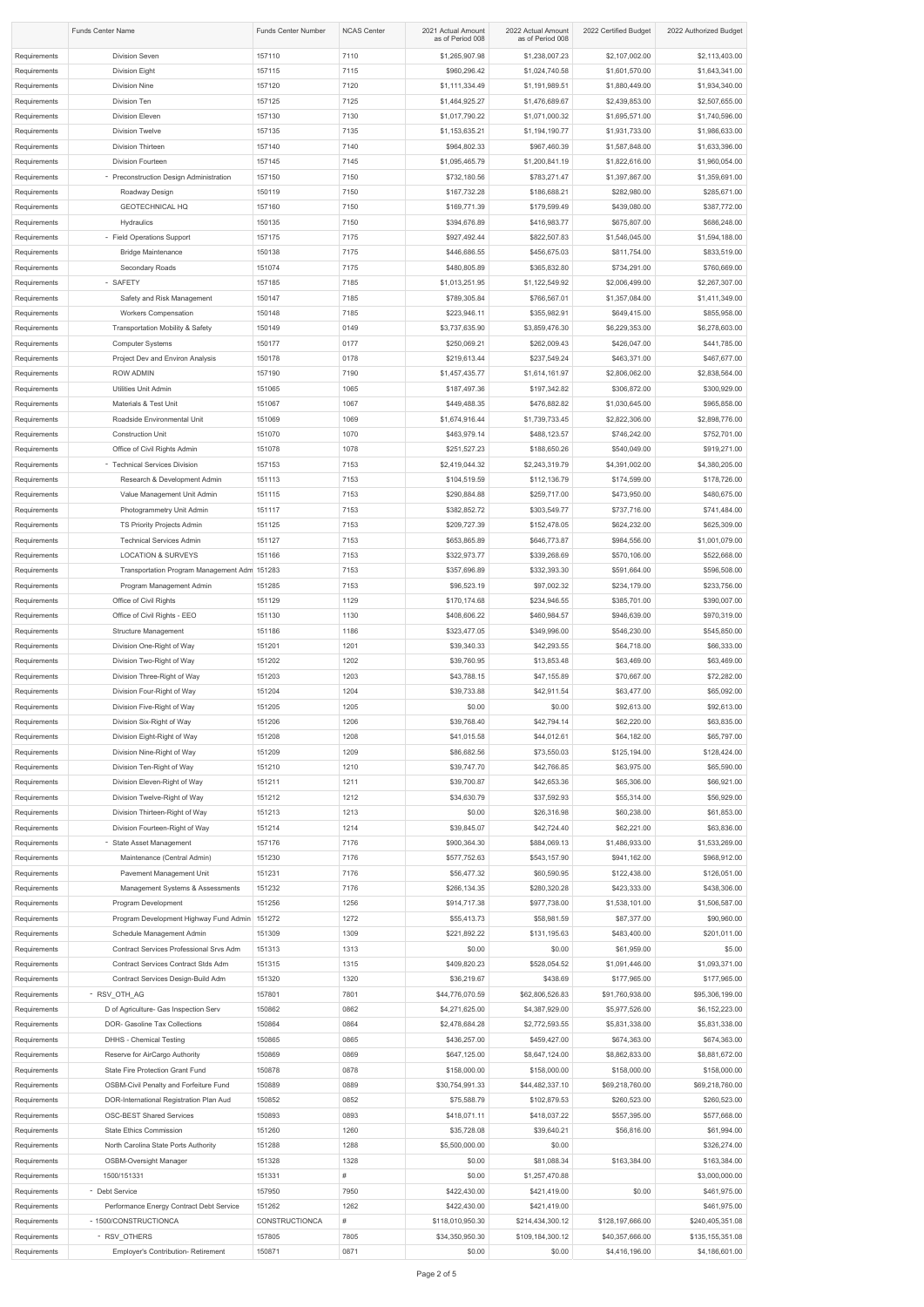|                              | <b>Funds Center Name</b>                                          | <b>Funds Center Number</b> | <b>NCAS Center</b> | 2021 Actual Amount<br>as of Period 008 | 2022 Actual Amount<br>as of Period 008 | 2022 Certified Budget                | 2022 Authorized Budget                 |
|------------------------------|-------------------------------------------------------------------|----------------------------|--------------------|----------------------------------------|----------------------------------------|--------------------------------------|----------------------------------------|
| Requirements<br>Requirements | LI - Salary Increases<br>Salary Adjustment Fund                   | 150873<br>150874           | 0873<br>0874       | \$0.00<br>\$0.00                       | \$0.00<br>\$0.00                       | \$11,226,983.00<br>\$2,300,000.00    | \$8,031,811.00<br>\$2,300,000.00       |
| Requirements                 | LI- Compensation Bonus                                            | 150875                     | 0875               | \$0.00                                 | \$0.00                                 | \$17,465,565.00                      | \$7,166,078.00                         |
| Requirements                 | Reserve for Waste Water Management                                | 150877                     | 0877               | \$0.00                                 | \$0.00                                 | \$500,000.00                         | \$0.00                                 |
| Requirements                 | Reserve for Consolidated Call Center                              | 150881                     | 0881               | \$0.00                                 | \$0.00                                 | \$556,074.00                         | \$0.00                                 |
| Requirements                 | Reserve for Visitor Center                                        | 150882                     | 0882               | \$0.00                                 | \$0.00                                 | \$400,000.00                         | \$400,000.00                           |
| Requirements                 | State Employee Reserve                                            | 150885                     | 0885               | \$0.00                                 | \$0.00                                 | \$3,924,289.00                       | \$3,920,648.00                         |
| Requirements                 | Reserve for Minority Contractor Developm                          | 150933                     | 0933               | \$0.00                                 | \$0.00                                 | \$150,000.00                         | \$0.00                                 |
| Requirements                 | Reserve for Current Year Operations                               | 157807                     | 7807               | \$34,350,950.30                        | \$109,184,300.12                       |                                      | \$109,731,654.08                       |
| Requirements                 | Reserve for Admin Reduction                                       | 150937                     | 0937               | \$0.00                                 | \$0.00                                 | $-$ \$581,441.00                     | $-$ \$581,441.00                       |
| Requirements                 | <b>GARVEE Bonds Redemption</b>                                    | 150892                     | 0892               | \$83,660,000.00                        | \$105,250,000.00                       | \$87,840,000.00                      | \$105,250,000.00                       |
| Requirements                 | - Construction                                                    | <b>CONSTRUCTION</b>        | #                  | \$878,925,238.87                       | \$889,719,107.66                       | \$2,196,571.00                       | \$40,700,247.24                        |
| Requirements                 | <b>Const Primary</b>                                              | 157811                     | 7811               | \$1,995,519.85                         | \$4,043,261.26                         |                                      | \$13,155,964.13                        |
| Requirements                 | Const Urban                                                       | 157813                     | 7813               | \$0.00                                 | $-$147.01$                             |                                      |                                        |
| Requirements                 | FHWA Const.                                                       | 157827                     | 7827               | \$883,003,125.73                       | \$883,597,559.68                       |                                      |                                        |
| Requirements                 | Motor Carrier Safety and DMV Grants                               | 157834                     | 7834               | -\$6,073,406.71                        | \$2,078,433.72                         | \$2,196,571.00                       | \$27,544,283.11                        |
| Requirements                 | - Other HF                                                        | <b>OTHER</b>               | #                  | \$147,285,381.53                       | \$172,486,842.79                       | \$163,717,926.00                     | \$269,283,571.80                       |
| Requirements                 | Capital Improve                                                   | 157826                     | 7826               | \$3,278,150.05                         | \$681,580.52                           | \$3,860,000.00                       | \$43,950,144.90                        |
| Requirements                 | <b>GHSP</b>                                                       | 157828                     | 7828               | \$9,855,711.34                         | \$9,806,152.87                         | \$305,546.00                         | \$45,261,614.41                        |
| Requirements                 | OSHA Program                                                      | 157832                     | 7832               | \$84,670.64                            | \$227,431.98                           | \$358,030.00                         | \$947,618.05                           |
| Requirements                 | Non-System Streets                                                | 157833                     | 7833               | \$1,448,386.22                         | \$2,563,537.88                         |                                      | \$19,429,844.44                        |
| Requirements                 | State Aid HF for WBS                                              | 157836                     | 7836               | \$132,618,463.27                       | \$159,208,139.53                       | \$159,194,350.00                     | \$159,694,350.00                       |
| Requirements                 | - 1500/OPER&MAINT                                                 | OPER&MAINT                 | #                  | \$647,826,421.02                       | \$1,051,329,575.29                     | \$1,786,453,676.00                   | \$3,429,605,605.75                     |
| Requirements                 | - Maintenance                                                     | <b>MAINTENANCE</b>         | #                  | \$631,763,810.21                       | \$947,676,079.71                       | \$1,658,910,598.00                   | \$2,907,656,237.17                     |
| Requirements                 | Reserve for General Maintenace                                    | 150934                     | 0934               | \$0.00                                 | \$0.00                                 | \$541,907,648.00                     | \$0.00                                 |
| Requirements                 | <b>Bridge Replace</b>                                             | 157815                     | 7815               | \$0.00                                 | \$0.00                                 |                                      | \$439,088.15                           |
| Requirements                 | <b>Maint Primary</b>                                              | 157821                     | 7821               | \$127,988,710.48                       | \$154,900,671.66                       |                                      | \$429,029,074.06                       |
| Requirements                 | <b>Maint Secondary</b>                                            | 157822                     | 7822               | \$127,424,691.60                       | \$153,197,416.27                       |                                      | \$311,740,181.75                       |
| Requirements<br>Requirements | <b>Contract Resurfacing</b><br>Bridge Program - Maintenance Funds | 157824<br>157839           | 7824<br>7839       | \$163,211,952.21<br>\$67,684,389.14    | \$321,131,609.75<br>\$123,587,771.89   | \$570,599,527.00<br>\$273,967,830.00 | \$1,233,225,831.04<br>\$694,083,763.66 |
| Requirements                 | <b>Pavement Preservation</b>                                      | 157841                     | 7841               | \$29,596,924.33                        | \$48,997,823.47                        | \$85,358,348.00                      | \$218,328,547.07                       |
| Requirements                 | <b>Bridge Preservation</b>                                        | 157842                     | 7842               | \$31,150,708.42                        | \$40,189,677.46                        | \$69,899,551.00                      | \$104,865,101.02                       |
| Requirements                 | Roadside Environmental                                            | 157843                     | 7843               | \$50,779,165.04                        | \$68,838,272.00                        | \$117,177,694.00                     | \$110,585,576.84                       |
| Requirements                 | NCEM/FEMA                                                         | 157835                     | 7835               | \$33,927,268.99                        | \$36,832,837.22                        |                                      | -\$194,640,926.42                      |
| Requirements                 | - 1500/OTHERCONSTRUCT                                             | <b>OTHERCONSTRUCT</b>      | #                  | \$16,062,610.81                        | \$103,653,495.58                       | \$127,543,078.00                     | \$521,949,368.58                       |
| Requirements                 | <b>Const Secondary</b>                                            | 157812                     | 7812               | \$749,153.38                           | \$5,894,956.88                         | \$12,000,000.00                      | \$52,146,251.19                        |
| Requirements                 | Const Pub Serv Rd                                                 | 157814                     | 7814               | \$190,220.96                           | $- $3,143.95$                          |                                      | \$272,817.71                           |
| Requirements                 | Spot Safety                                                       | 157817                     | 7817               | \$3,236,744.26                         | \$9,686,752.80                         | \$12,100,000.00                      | \$51,162,282.74                        |
| Requirements                 | <b>Const Contingency</b>                                          | 157818                     | 7818               | \$2,254,417.58                         | \$6,990,244.71                         | \$62,000,000.00                      | \$119,555,155.41                       |
| Requirements                 | Division Small Urban Construction                                 | 157837                     | 7837               | \$481,199.29                           | \$307,233.16                           |                                      | \$3,452,382.41                         |
| Requirements                 | Division Economic Development                                     | 157838                     | 7838               | \$258,525.32                           | \$62,662,990.27                        |                                      | \$185,754,087.69                       |
| Requirements                 | <b>Mobility Modernization</b>                                     | 157844                     | 7844               | \$8,892,350.03                         | \$18,114,461.71                        | \$41,443,078.00                      | \$109,606,391.43                       |
| Requirements                 | - 1500/MODAL                                                      | <b>MODAL</b>               | #                  | \$268,982,894.98                       | \$281,500,315.78                       | \$328,663,573.00                     | \$943,709,106.24                       |
| Requirements<br>Requirements | Ferry Admin<br>Ferry Ops                                          | 157040<br>157825           | 7040<br>7825       | \$777,619.22<br>\$29,190,636.48        | \$881,053.53<br>\$47,892,528.18        | \$1,250,392.00<br>\$55,001,706.00    | \$1,250,392.00<br>\$72,046,042.82      |
| Requirements                 | Rail Division                                                     | 150037                     | 0037               | \$339,190.37                           | \$364,351.41                           | \$608,477.00                         | \$623,587.00                           |
| Requirements                 | Railroad Program                                                  | 157829                     | 7829               | \$21,431,636.23                        | \$17,750,290.90                        | \$42,804,861.00                      | \$118,529,168.67                       |
| Requirements                 | Rail Equipment Overhaul                                           | 157845                     | 7845               | \$634,267.15                           | \$741,707.76                           | \$1,200,000.00                       | \$9,296,362.16                         |
| Requirements                 | Aeronautics                                                       | 150041                     | 0041               | \$1,079,262.14                         | \$1,920,470.37                         | \$4,050,375.00                       | \$4,031,192.00                         |
| Requirements                 | Airports Program                                                  | 157830                     | 7830               | \$128,429,973.43                       | \$82,027,851.12                        | \$126,325,930.00                     | \$414,366,560.96                       |
| Requirements                 | <b>Bicycle Program</b>                                            | 150035                     | 0035               | \$94,987.84                            | $-$ \$495.53                           | \$790,106.00                         | \$1,244.00                             |
| Requirements                 | Public Transportation                                             | 150036                     | 0036               | \$186,871.95                           | \$316,139.53                           | \$391,125.00                         | \$721,474.00                           |
| Requirements                 | Public Transp HF                                                  | 157831                     | 7831               | \$86,818,450.17                        | \$129,606,418.50                       | \$96,240,601.00                      | \$322,843,082.63                       |
| Receipts                     | - Highway Fund                                                    | 157000                     | 7000               | -\$1,184,633,898.04                    | -\$1,089,803,289.25                    | -\$240,831,873.00                    | -\$361,693,361.00                      |
| Receipts                     | - CENTRAL ADMIN                                                   | 157005                     | 7005               | -\$94,237,903.76                       | -\$108,965,430.18                      | $-$14,457,419.00$                    | -\$113,710,048.00                      |
| Receipts                     | Communications                                                    | 150002                     | 0002               | $-$229,820.00$                         | -\$328,570.00                          |                                      | $-$ \$351,715.00                       |
| Receipts                     | - Human Resources                                                 | 157015                     | 7015               |                                        | $-$ \$33.00                            |                                      | $-$ \$82,352.00                        |
| Receipts                     | Human Resources                                                   | 150003                     | 7015               |                                        | $-$ \$33.00                            |                                      | $-$ \$82,352.00                        |
| Receipts<br>Receipts         | Security<br>Legal (attorney gen staff)                            | 150005<br>150006           | 0005<br>0006       |                                        |                                        |                                      | $-$ \$3,230.00<br>$-$ \$23,145.00      |
| Receipts                     | Administration (Secretary's Office)                               | 150007                     | 0007               | $-$148,509.34$                         | -\$363,057.48                          | $-$203,721.00$                       | -\$736,688.00                          |
| Receipts                     | - FINANCIAL                                                       | 157020                     | 7020               | -\$5,571,528.34                        | -\$3,069,013.00                        | $-$5,428,418.00$                     | $-$ \$5,678,150.00                     |
| Receipts                     | Accounting Operations - Highway Building                          | 150009                     | 7020               | $-$ \$3,357,651.32                     | $-$1,396,653.46$                       | $-$2,849,281.00$                     | $-$2,863,608.00$                       |
| Receipts                     | Purchasing                                                        | 150011                     | 7020               | $-$202,643.57$                         |                                        | $-$ \$454,554.00                     | \$0.00                                 |
| Receipts                     | <b>Chief Financial Group</b>                                      | 150015                     | 7020               | -\$653,580.89                          | $-$450,577.67$                         | -\$405,896.00                        | $-$1,073,980.00$                       |
| Receipts                     | Non-Departmental                                                  | 150016                     | 7020               | -\$833,768.97                          | -\$665,964.39                          | $-$764,160.00$                       | -\$770,964.00                          |
| Receipts                     | Accounting Operations -HB1779                                     | 151134                     | 7020               | -\$523,883.59                          | $-$ \$555,817.48                       | $-$ \$954,527.00                     | -\$969,598.00                          |
| Receipts                     | - INFORMATION TECHNOLOGY                                          | 157025                     | 7025               | -\$87,457,618.26                       | -\$99,995,381.55                       | -\$6,233,856.00                      | -\$103,503,882.00                      |
| Receipts                     | Data Services                                                     | 150017                     | 7025               | -\$864,977.46                          | -\$879,263.03                          | -\$999,315.00                        | $-$1,053,104.00$                       |
| Receipts                     | Vehicle Registration Project                                      | 150018                     | 7025               | $-$11,902.00$                          |                                        |                                      |                                        |
| Receipts                     | <b>Drivers License Project</b>                                    | 150019                     | 7025               | $-$ \$233,158.00                       |                                        |                                      |                                        |
| Receipts                     | IT DMV Modernization Projects<br>Fuel Tax Evasion Program (DOT)   | 150021<br>150023           | 7025<br>7025       | -\$84,029,314.00                       | -\$97,150,029.00                       | -\$3,030,915.00                      | -\$97,150,029.00<br>$-$ \$3,079,117.00 |
| Receipts<br>Receipts         | HB1779 Vehicle Property Tax Collection                            | 150859                     | 7025               | $-$1,614,229.70$<br>$-$704,037.10$     | $-$1,613,302.91$<br>-\$352,786.61      | $-$ \$2,203,626.00                   | $-$ \$2,221,632.00                     |
| Receipts                     | - Administrative Support Services                                 | 157030                     | 7030               |                                        | -\$3,810,436.87                        |                                      | $-$17,762.00$                          |
| Receipts                     | Gen Services Support Services                                     | 150026                     | 7030               |                                        | -\$3,810,436.87                        |                                      | $-$ \$6,459.00                         |
| Receipts                     | Stock and Mail Room - DMV                                         | 150030                     | 7030               |                                        |                                        |                                      | $-$11,303.00$                          |
| Receipts                     | Governor#s Highway Safety Program                                 | 150042                     | 0042               |                                        | $-$5,700.00$                           | $-$ \$611,092.00                     | -\$616,475.00                          |
| Receipts                     | - PLAN PROG                                                       | 157070                     | 7070               | $-$ \$43,555.88                        | $-$ \$47,401.68                        | $-$ \$80,832.00                      | $-$ \$82,447.00                        |
| Receipts                     | Statewide Planning (HPR/PR)                                       | 150058                     | 7070               | $-$ \$43,555.88                        | $-$ \$47,401.68                        | $-$ \$80,832.00                      | $-$ \$82,447.00                        |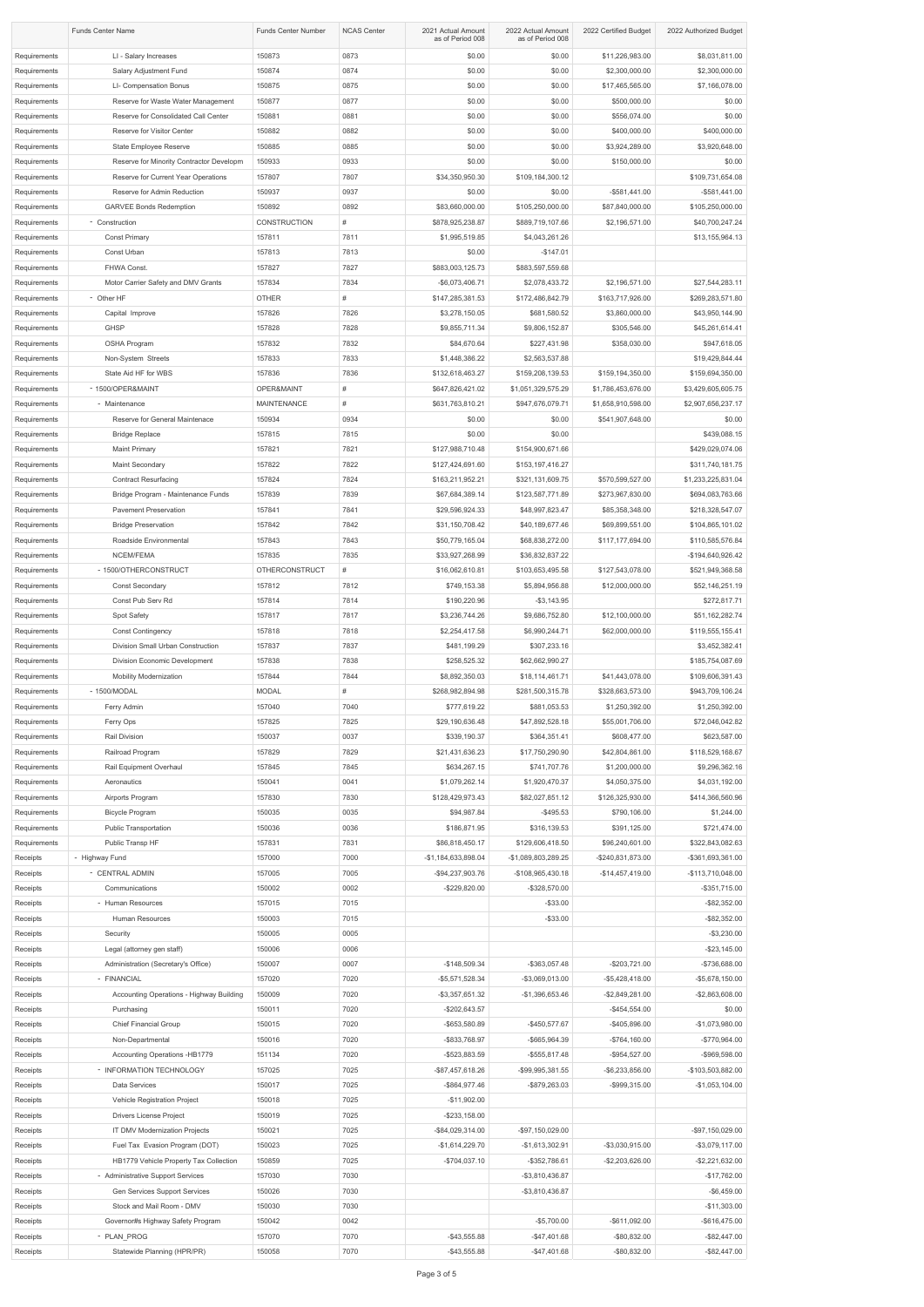|                      | <b>Funds Center Name</b>                                                   | <b>Funds Center Number</b> | <b>NCAS Center</b> | 2021 Actual Amount<br>as of Period 008 | 2022 Actual Amount<br>as of Period 008 | 2022 Certified Budget                | 2022 Authorized Budget                 |
|----------------------|----------------------------------------------------------------------------|----------------------------|--------------------|----------------------------------------|----------------------------------------|--------------------------------------|----------------------------------------|
| Receipts             | - INSPECTOR GENERAL                                                        | 157011                     | 7011               | $-$138,922.86$                         | $-$ \$218,052.05                       | $-$278,325.00$                       | -\$356,705.00                          |
| Receipts             | Inspector General Office                                                   | 151100                     | 7011               |                                        |                                        |                                      | $-$1,615.00$                           |
| Receipts             | <b>Internal Audit</b>                                                      | 151101                     | 7011               |                                        | $-$ \$66,000.00                        |                                      | $-$ \$68,153.00                        |
| Receipts             | Consultant-Utility-Rail-Turnpike                                           | 151102                     | 7011               | $-$ \$67,254.86                        | $-$64,739.20$                          | $-$145,469.00$                       | $-$151,928.00$                         |
| Receipts<br>Receipts | Investigations Unit<br>Office of Governance- Admin                         | 151103<br>151104           | 7011<br>1104       | $-$71,668.00$                          | $-$ \$87,312.85                        | $-$132,856.00$                       | $-$135,009.00$<br>$-$3,768.00$         |
| Receipts             | - Facilities Management                                                    | 157031                     | 7031               | -\$647,949.08                          | -\$682,837.40                          | $-$1,621,175.00$                     | $-$1,406,914.00$                       |
| Receipts             | Maint & Ops Century Center                                                 | 151274                     | 7031               | -\$647,949.08                          | -\$678,307.40                          | $-$1,600,175.00$                     | $-$1,357,925.00$                       |
| Receipts             | Fac Mgmt Administration                                                    | 151275                     | 7031               |                                        |                                        |                                      | $-$ \$2,153.00                         |
| Receipts             | Maint & Ops - Hwy Building                                                 | 151276                     | 7031               |                                        |                                        | $-$ \$300.00                         | $-$10,527.00$                          |
| Receipts             | Maint & Ops - Motor Vehicles                                               | 151277                     | 7031               |                                        | $-$4,530.00$                           | $-$20,700.00$                        | $-$36,309.00$                          |
| Receipts<br>Receipts | 1500/151332<br>- DMV                                                       | 151332<br>157045           | #<br>7045          | -\$23,783,600.83                       | $-$ \$444,947.15<br>-\$29,935,580.01   | -\$26,901,641.00                     | -\$846,815.00<br>-\$37,391,305.00      |
| Receipts             | - COMMISSIONERS OFFICE                                                     | 157050                     | 7050               | -\$3,576,595.00                        | $-$121,177.00$                         | $-$1,000.00$                         | -\$379,460.00                          |
| Receipts             | <b>Commissioner's Office</b>                                               | 150043                     | 7050               | $-$ \$3,576,595.00                     | $-$25,040.00$                          | $-$1,000.00$                         | $-$ \$45,417.00                        |
| Receipts             | <b>DMV Training</b>                                                        | 150044                     | 7050               |                                        |                                        |                                      | $-$153,401.00$                         |
| Receipts             | <b>DMV Business Services</b>                                               | 150046                     | 7050               |                                        |                                        |                                      | $-$ \$60,284.00                        |
| Receipts             | DMV Strategy Research & Planning                                           | 151095                     | 7050               |                                        | $-$96,137.00$                          |                                      | $-$120,358.00$                         |
| Receipts<br>Receipts | - DMV VEHICLE SERVICES<br><b>DMV Field Services</b>                        | 157055<br>150047           | 7055<br>7055       | -\$16,263,532.57<br>$-$4,133,052.57$   | -\$18,541,586.27<br>$-$4,424,279.88$   | -\$19,738,540.00<br>$-$3,700,074.00$ | -\$23,929,159.00<br>$-$ \$6,181,209.00 |
| Receipts             | Spcl License Plates - Veh Reg                                              | 150048                     | 7055               | -\$476,585.00                          | $-$431,051.50$                         | $-$1,148,481.00$                     | $-$1,229,784.00$                       |
| Receipts             | DMV HB1779                                                                 | 151135                     | 7055               | -\$11,653,895.00                       | -\$13,686,254.89                       | -\$14,889,985.00                     | -\$16,518,166.00                       |
| Receipts             | <b>Driver Licensing</b>                                                    | 150049                     | 0049               | $-$74,435.47$                          | $-$ \$6,118,096.55                     | $-$ \$3,309,531.00                   | $-$7,053,257.00$                       |
| Receipts             | Mtr Veh Exhaust Emission Insp                                              | 150054                     | 0054               |                                        | $-$ \$721,287.00                       |                                      | -\$806,869.00                          |
| Receipts             | - DMV PROCESSING SERVICES                                                  | 157056                     | 7056               | $-$ \$2,209,141.26                     | $-$2,414,544.04$                       | $-$1,497,092.00$                     | $-$2,472,420.00$                       |
| Receipts<br>Receipts | <b>DMV Processing Services</b><br>- LICENSE & THEFT BUREAU                 | 151290<br>157060           | 7056<br>7060       | $-$ \$2,209,141.26<br>$-$ \$540,518.53 | $-$2,414,544.04$<br>-\$620,939.15      | $-$1,497,092.00$<br>-\$836,603.00    | $-$2,472,420.00$<br>$-$1,213,503.00$   |
| Receipts             | DMV License & Theft Bureau                                                 | 150052                     | 7060               | $-$ \$540,518.53                       | -\$620,939.15                          | -\$836,603.00                        | $-$1,213,503.00$                       |
| Receipts             | <b>DMV Hearings Unit</b>                                                   | 151304                     | 1304               | $-$1,119,378.00$                       | $-$1,397,950.00$                       | $-$1,518,875.00$                     | $-$1,536,637.00$                       |
| Receipts             | - Highway Division Admin (DOH&Oper Admin)                                  | <b>HWYDIVADMIN</b>         | #                  | -\$12,678,192.37                       | -\$12,838,115.43                       | $-$24,344,771.00$                    | -\$24,783,687.00                       |
| Receipts             | - DOH_ADMIN                                                                | 157065                     | 7065               | $-$178,515.49$                         | $-$193,564.21$                         | -\$437,087.00                        | -\$300,779.00                          |
| Receipts             | <b>Chief Engineer</b>                                                      | 150055                     | 0055               |                                        |                                        |                                      | $-$7,536.00$                           |
| Receipts<br>Receipts | Deputy Chief Engineer of Operations<br>Chief Engineer-DOH Special Projects | 150056<br>151018           | 0056<br>1018       | $-$178,515.49$                         | $-$166.94$<br>$-$193,397.27$           | -\$437,087.00                        | $-$ \$2,153.00<br>-\$291,090.00        |
| Receipts             | - OPER_ADMIN                                                               | 157075                     | 7075               | -\$12,499,676.88                       | $-$12,644,551.22$                      | -\$23,907,684.00                     | -\$24,482,908.00                       |
| Receipts             | Division One                                                               | 157080                     | 7080               |                                        |                                        |                                      | $-$18,839.00$                          |
| Receipts             | Division Two                                                               | 157085                     | 7085               |                                        |                                        |                                      | $-$17,224.00$                          |
| Receipts             | <b>Division Three</b>                                                      | 157090                     | 7090               |                                        | $-$10,509.00$                          |                                      | $-$34,192.00$                          |
| Receipts             | Division Four                                                              | 157095                     | 7095               |                                        | $-$11,094.00$                          |                                      | $-$27,780.00$                          |
| Receipts<br>Receipts | <b>Division Five</b><br>Division Six                                       | 157100<br>157105           | 7100<br>7105       | $-$75.00$                              | $-$18.00$<br>$-$3,850.65$              |                                      | $-$25,836.00$<br>$-$22,068.00$         |
| Receipts             | Division Seven                                                             | 157110                     | 7110               |                                        |                                        |                                      | $-$19,915.00$                          |
| Receipts             | Division Eight                                                             | 157115                     | 7115               | $-$119.70$                             |                                        |                                      | $-$15,609.00$                          |
| Receipts             | <b>Division Nine</b>                                                       | 157120                     | 7120               | $-$1,015.01$                           | $-$3,734.00$                           |                                      | $-$18,839.00$                          |
| Receipts             | Division Ten                                                               | 157125                     | 7125               |                                        |                                        |                                      | $-$22,607.00$                          |
| Receipts             | Division Eleven                                                            | 157130                     | 7130               |                                        |                                        |                                      | $-$15,609.00$                          |
| Receipts<br>Receipts | <b>Division Twelve</b><br>Division Thirteen                                | 157135<br>157140           | 7135<br>7140       |                                        |                                        |                                      | $-$17,224.00$<br>$-$14,533.00$         |
| Receipts             | Division Fourteen                                                          | 157145                     | 7145               |                                        |                                        |                                      | $-$18,839.00$                          |
| Receipts             | - Preconstruction Design Administration                                    | 157150                     | 7150               | $-$728,969.37$                         | -\$768,766.91                          | $-$1,397,867.00$                     | $-$1,359,691.00$                       |
| Receipts             | Roadway Design                                                             | 150119                     | 7150               | $-$167,732.28$                         | $-$183,997.21$                         | $-$ \$282,980.00                     | -\$285,671.00                          |
| Receipts             | <b>GEOTECHNICAL HQ</b>                                                     | 157160                     | 7150               | -\$169,771.39                          | -\$176,908.49                          | $-$ \$439,080.00                     | -\$387,772.00                          |
| Receipts             | Hydraulics                                                                 | 150135                     | 7150               | $-$ \$391,465.70                       | $-$407,861.21$                         | -\$675,807.00                        | -\$686,248.00                          |
| Receipts<br>Receipts | - Field Operations Support<br><b>Bridge Maintenance</b>                    | 157175<br>150138           | 7175<br>7175       |                                        |                                        | \$0.00                               | $-$10,765.00$<br>$-$5,921.00$          |
| Receipts             | Secondary Roads                                                            | 151074                     | 7175               |                                        |                                        |                                      | $-$4,844.00$                           |
| Receipts             | - SAFETY                                                                   | 157185                     | 7185               |                                        | $-$ \$331.51                           | $-$ \$649,415.00                     | -\$867,800.00                          |
| Receipts             | Safety and Risk Management                                                 | 150147                     | 7185               |                                        | $-$ \$331.51                           |                                      | $-$11,842.00$                          |
| Receipts             | <b>Workers Compensation</b>                                                | 150148                     | 7185               |                                        |                                        | $-$ \$649,415.00                     | -\$855,958.00                          |
| Receipts             | <b>Transportation Mobility &amp; Safety</b>                                | 150149                     | 0149               | $-$3,737,635.90$                       | -\$3,810,226.30                        | $-$ \$6,229,353.00                   | -\$6,278,603.00                        |
| Receipts<br>Receipts | <b>Computer Systems</b><br>Project Dev and Environ Analysis                | 150177<br>150178           | 0177<br>0178       | $-$ \$250,069.21<br>$-$ \$219,613.44   | $-$262,009.43$<br>$-$ \$233,243.24     | $-$ \$426,047.00<br>$-$ \$463,371.00 | $-$441,785.00$<br>-\$467,677.00        |
| Receipts             | ROW ADMIN                                                                  | 157190                     | 7190               | $-$1,457,435.77$                       | $-$1,591,209.97$                       | $-$2,806,062.00$                     | $-$2,838,564.00$                       |
| Receipts             | Utilities Unit Admin                                                       | 151065                     | 1065               | $-$187,497.36$                         | -\$193,036.82                          | -\$306,872.00                        | -\$300,929.00                          |
| Receipts             | Materials & Test Unit                                                      | 151067                     | 1067               | $-$ \$449,488.35                       | $-$ \$466,655.82                       | $-$1,030,645.00$                     | -\$965,858.00                          |
| Receipts             | Roadside Environmental Unit                                                | 151069                     | 1069               | $-$90.00$                              | $-$170.00$                             |                                      | $-$20,992.00$                          |
| Receipts<br>Receipts | <b>Construction Unit</b><br>Office of Civil Rights Admin                   | 151070<br>151078           | 1070<br>1078       | -\$463,979.14<br>$-$ \$251,527.23      | $-$ \$481,664.57<br>-\$183,806.26      | $-$746,242.00$<br>-\$540,049.00      | $-$752,701.00$<br>-\$919,271.00        |
| Receipts             | - Technical Services Division                                              | 157153                     | 7153               | $-$ \$2,181,468.16                     | $-$1,991,230.04$                       | $-$4,073,365.00$                     | $-$4,055,013.00$                       |
| Receipts             | Research & Development Admin                                               | 151113                     | 7153               | $-$104,519.59$                         | -\$111,059.79                          | $-$174,599.00$                       | -\$178,726.00                          |
| Receipts             | Value Management Unit Admin                                                | 151115                     | 7153               | $-$ \$206,664.11                       | $-$168,677.60$                         | $-$ \$318,453.00                     | -\$321,683.00                          |
| Receipts             | Photogrammetry Unit Admin                                                  | 151117                     | 7153               | $-$ \$343,692.85                       | $-$ \$260,127.17                       | $-$ \$737,716.00                     | $-$741,484.00$                         |
| Receipts             | Contract Standards & Administration Unit                                   | 151119                     | 7153               | \$206.49                               | $-$ \$25.00                            |                                      |                                        |
| Receipts<br>Receipts | TS Priority Projects Admin<br><b>Technical Services Admin</b>              | 151125<br>151127           | 7153<br>7153       | -\$209,727.39<br>-\$539,876.86         | $-$151,401.05$<br>$-$ \$542,579.12     | $-$ \$624,232.00<br>$-$ \$822,416.00 | -\$625,309.00<br>-\$834,879.00         |
| Receipts             | <b>LOCATION &amp; SURVEYS</b>                                              | 151166                     | 7153               | $-$ \$322,973.77                       | -\$333,885.69                          | $-$ \$570,106.00                     | -\$522,668.00                          |
| Receipts             | Transportation Program Management Adm 151283                               |                            | 7153               | -\$357,696.89                          | $-$ \$327,549.30                       | $-$ \$591,664.00                     | -\$596,508.00                          |
| Receipts             | Program Management Admin                                                   | 151285                     | 7153               | $-$ \$96,523.19                        | $-$ \$95,925.32                        | $-$ \$234,179.00                     | -\$233,756.00                          |
| Receipts             | Office of Civil Rights                                                     | 151129                     | 1129               | $-$170,174.68$                         | $-$ \$230,640.55                       | -\$385,701.00                        | -\$390,007.00                          |
| Receipts             | Office of Civil Rights - EEO                                               | 151130                     | 1130               |                                        |                                        |                                      | $-$ \$8,612.00                         |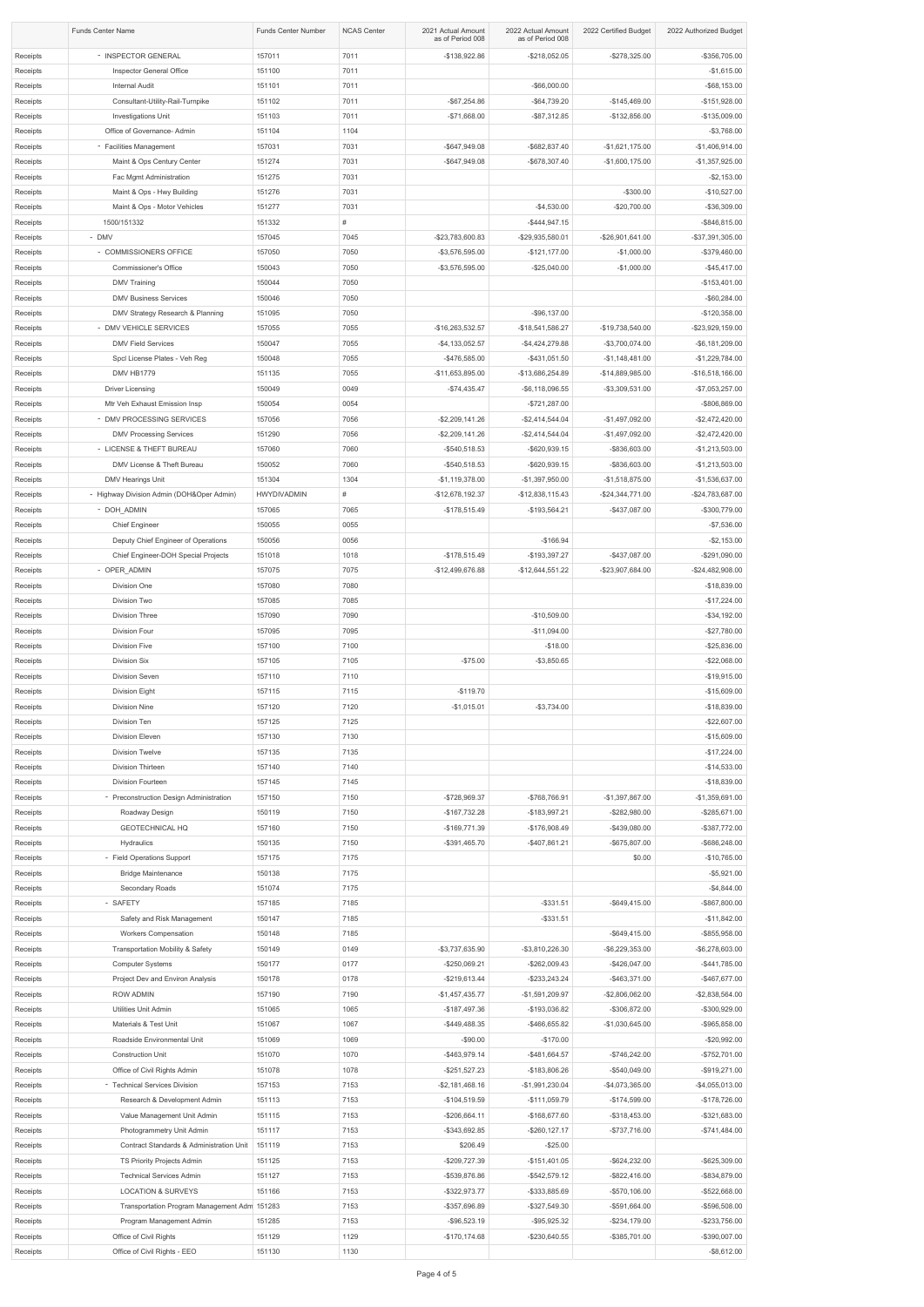|          | <b>Funds Center Name</b>                 | <b>Funds Center Number</b> | <b>NCAS Center</b> | 2021 Actual Amount<br>as of Period 008 | 2022 Actual Amount<br>as of Period 008 | 2022 Certified Budget | 2022 Authorized Budget |
|----------|------------------------------------------|----------------------------|--------------------|----------------------------------------|----------------------------------------|-----------------------|------------------------|
| Receipts | <b>Structure Management</b>              | 151186                     | 1186               | $-$ \$323,477.05                       | $-$ \$344,613.00                       | -\$546,230.00         | $-$545,850.00$         |
| Receipts | Division One-Right of Way                | 151201                     | 1201               | $-$ \$39,340.33                        | $-$ \$37,256.55                        | $-$64,718.00$         | $-$ \$66,333.00        |
| Receipts | Division Two-Right of Way                | 151202                     | 1202               | -\$39,760.95                           | $-$13,853.48$                          | $-$ \$63,469.00       | $-$ \$63,469.00        |
| Receipts | Division Three-Right of Way              | 151203                     | 1203               | $-$43,788.15$                          | $-$ \$45,540.89                        | $-$70,667.00$         | $-$72,282.00$          |
| Receipts | Division Four-Right of Way               | 151204                     | 1204               | $-$39,733.88$                          | $-$ \$41,296.54                        | $-$ \$63,477.00       | $-$ \$65,092.00        |
| Receipts | Division Five-Right of Way               | 151205                     | 1205               |                                        |                                        | $-$92,613.00$         | $-$92,613.00$          |
| Receipts | Division Six-Right of Way                | 151206                     | 1206               | $-$39,768.40$                          | $-$ \$41,179.14                        | $-$ \$62,220.00       | $-$ \$63,835.00        |
|          |                                          |                            |                    |                                        |                                        |                       |                        |
| Receipts | Division Eight-Right of Way              | 151208                     | 1208               | $-$41,015.58$                          | $-$42,397.61$                          | $-$ \$64,182.00       | $-$65,797.00$          |
| Receipts | Division Nine-Right of Way               | 151209                     | 1209               | $-$ \$86,682.56                        | $-$70,320.03$                          | $-$125,194.00$        | $-$128,424.00$         |
| Receipts | Division Ten-Right of Way                | 151210                     | 1210               | $-$ \$39,747.70                        | $-$ \$41,151.85                        | $-$ \$63,975.00       | $-$ \$65,590.00        |
| Receipts | Division Eleven-Right of Way             | 151211                     | 1211               | $-$39,700.87$                          | $-$41,038.36$                          | $-$ \$65,306.00       | $-$ \$66,921.00        |
| Receipts | Division Twelve-Right of Way             | 151212                     | 1212               | $-$34,630.79$                          | $-$ \$35,977.93                        | $-$ \$55,314.00       | $-$56,929.00$          |
| Receipts | Division Thirteen-Right of Way           | 151213                     | 1213               |                                        | $-$ \$24,701.98                        | $-$ \$60,238.00       | $-$61,853.00$          |
| Receipts | Division Fourteen-Right of Way           | 151214                     | 1214               | $-$ \$39,845.07                        | $-$ \$41,109.40                        | $-$ \$62,221.00       | $-$63,836.00$          |
| Receipts | - State Asset Management                 | 157176                     | 7176               |                                        |                                        | $-$40,000.00$         | $-$56,148.00$          |
| Receipts | Maintenance (Central Admin)              | 151230                     | 7176               |                                        |                                        | $-$ \$32,203.00       | $-$41,353.00$          |
| Receipts | Pavement Management Unit                 | 151231                     | 7176               |                                        |                                        |                       | $-$1,615.00$           |
| Receipts | Management Systems & Assessments         | 151232                     | 7176               |                                        |                                        | $-$7,797.00$          | $-$13,180.00$          |
| Receipts | Program Development                      | 151256                     | 1256               | $-$ \$914,717.38                       | $-$ \$965,358.00                       | $-$1,538,101.00$      | $-$1,506,587.00$       |
| Receipts | Program Development Highway Fund Admin   | 151272                     | 1272               |                                        |                                        |                       | $-$1,615.00$           |
| Receipts | Schedule Management Admin                | 151309                     | 1309               | $-$ \$221,892.22                       | $-$130,118.63$                         | $-$483,400.00$        | $-$201,011.00$         |
|          | Contract Services Professional Srvs Adm  | 151313                     |                    |                                        |                                        | $-$ \$61,959.00       | $-$ \$5.00             |
| Receipts |                                          |                            | 1313               |                                        |                                        |                       |                        |
| Receipts | Contract Services Contract Stds Adm      | 151315                     | 1315               | $-$ \$420,197.96                       | -\$486,002.07                          | $-$1,091,446.00$      | $-$1,093,371.00$       |
| Receipts | Contract Services Design-Build Adm       | 151320                     | 1320               | $-$ \$36,219.67                        | $-$ \$438.69                           | $-$177,965.00$        | $-$177,965.00$         |
| Receipts | - RSV_OTH_AG                             | 157801                     | 7801               | -\$30,754,991.33                       | -\$45,739,807.98                       | -\$69,218,760.00      | -\$72,563,873.00       |
| Receipts | Reserve for AirCargo Authority           | 150869                     | 0869               |                                        |                                        |                       | $-$18,839.00$          |
| Receipts | OSBM-Civil Penalty and Forfeiture Fund   | 150889                     | 0889               | -\$30,754,991.33                       | -\$44,482,337.10                       | -\$69,218,760.00      | -\$69,218,760.00       |
| Receipts | North Carolina State Ports Authority     | 151288                     | 1288               |                                        |                                        |                       | -\$326,274.00          |
| Receipts | 1500/151331                              | 151331                     | #                  |                                        | $-$1,257,470.88$                       |                       | -\$3,000,000.00        |
| Receipts | - Debt Service                           | 157950                     | 7950               | $-$183,715.00$                         | $-$188,052.00$                         | \$0.00                | $-$188,052.00$         |
| Receipts | Performance Energy Contract Debt Service | 151262                     | 1262               | $-$183,715.00$                         | $-$188,052.00$                         |                       | $-$188,052.00$         |
| Receipts | - 1500/CONSTRUCTIONCA                    | CONSTRUCTIONCA             | #                  |                                        |                                        | -\$105,705,565.00     | -\$112,816,078.00      |
| Receipts | - RSV_OTHERS                             | 157805                     | 7805               |                                        |                                        | -\$17,865,565.00      | -\$7,566,078.00        |
| Receipts | LI- Compensation Bonus                   | 150875                     | 0875               |                                        |                                        | -\$17,465,565.00      | $-$7,166,078.00$       |
| Receipts | Reserve for Visitor Center               | 150882                     | 0882               |                                        |                                        | $-$ \$400,000.00      | $-$400,000.00$         |
| Receipts | <b>GARVEE Bonds Redemption</b>           | 150892                     | 0892               |                                        |                                        | -\$87,840,000.00      | -\$105,250,000.00      |
| Receipts | - Construction                           | <b>CONSTRUCTION</b>        | #                  | -\$829,201,795.20                      | -\$772,453,828.54                      |                       |                        |
|          |                                          |                            |                    |                                        |                                        |                       |                        |
| Receipts | <b>Const Primary</b>                     | 157811                     | 7811               | $-$ \$31,650.37                        | $-$9,023.00$                           |                       |                        |
| Receipts | FHWA Const.                              | 157827                     | 7827               | -\$829,170,144.83                      | -\$772,384,188.36                      |                       |                        |
| Receipts | Motor Carrier Safety and DMV Grants      | 157834                     | 7834               |                                        | $-$ \$60,617.18                        |                       |                        |
| Receipts | - Other HF                               | <b>OTHER</b>               | #                  | -\$10,111,906.78                       | -\$11,832,246.23                       |                       |                        |
| Receipts | <b>GHSP</b>                              | 157828                     | 7828               | -\$9,069,624.00                        | $-$9,389,461.00$                       |                       |                        |
| Receipts | Non-System Streets                       | 157833                     | 7833               | $-$1,042,282.78$                       | $-$2,442,785.23$                       |                       |                        |
| Receipts | - 1500/OPER&MAINT                        | OPER&MAINT                 | #                  | $-$124,279,110.58$                     | $-$ \$44,516,583.11                    |                       |                        |
| Receipts | - Maintenance                            | <b>MAINTENANCE</b>         | #                  | -\$124,029,991.05                      | -\$43,694,890.98                       |                       |                        |
| Receipts | <b>Maint Primary</b>                     | 157821                     | 7821               | $-$ \$46,221,716.79                    | $-$9,161,636.41$                       |                       |                        |
| Receipts | Maint Secondary                          | 157822                     | 7822               | $-$ \$6,128,839.95                     | $-$1,044,317.05$                       |                       |                        |
| Receipts | <b>Contract Resurfacing</b>              | 157824                     | 7824               | $-$201,220.80$                         | $-$ \$301,851.72                       |                       |                        |
| Receipts | Bridge Program - Maintenance Funds       | 157839                     | 7839               | $-$1,467,489.61$                       | $-$ \$394,547.75                       |                       |                        |
| Receipts | Roadside Environmental                   | 157843                     | 7843               | \$177.39                               | $-$1,555,574.43$                       |                       |                        |
| Receipts | NCEM/FEMA                                | 157835                     | 7835               | -\$70,010,901.29                       | -\$31,236,963.62                       |                       |                        |
|          | - 1500/OTHERCONSTRUCT                    | <b>OTHERCONSTRUCT</b>      | #                  | $-$ \$249,119.53                       | $-$ \$821,692.13                       |                       |                        |
| Receipts |                                          |                            |                    |                                        |                                        |                       |                        |
| Receipts | Spot Safety                              | 157817                     | 7817               | $-$ \$60,000.00                        | $-$2,000.00$                           |                       |                        |
| Receipts | <b>Const Contingency</b>                 | 157818                     | 7818               | $-$ \$23,709.96                        | $-$ \$384,914.38                       |                       |                        |
| Receipts | Division Small Urban Construction        | 157837                     | 7837               | $-$12,988.61$                          |                                        |                       |                        |
| Receipts | Division Economic Development            | 157838                     | 7838               | $-$117,003.20$                         | $-$ \$434,777.75                       |                       |                        |
| Receipts | <b>Mobility Modernization</b>            | 157844                     | 7844               | $-$ \$35,417.76                        |                                        |                       |                        |
| Receipts | - 1500/MODAL                             | <b>MODAL</b>               | #                  | -\$59,402,682.19                       | -\$63,333,645.77                       | $-$203,717.00$        | $-$240,318.00$         |
| Receipts | Ferry Admin                              | 157040                     | 7040               |                                        | $-$ \$6,862.00                         |                       |                        |
| Receipts | Ferry Ops                                | 157825                     | 7825               | \$36,000.00                            |                                        |                       | \$0.00                 |
| Receipts | Rail Division                            | 150037                     | 0037               |                                        |                                        |                       | $-$5,383.00$           |
| Receipts | Railroad Program                         | 157829                     | 7829               | -\$5,069,788.19                        | $-$ \$3,556,517.57                     |                       |                        |
| Receipts | Aeronautics                              | 150041                     | 0041               | $-$14,320.00$                          | $-$ \$47,831.20                        | $-$203,717.00$        | $-$227,938.00$         |
| Receipts | Airports Program                         | 157830                     | 7830               | -\$12,883,218.00                       | $-$ \$8,171,488.00                     |                       |                        |
| Receipts | <b>Public Transportation</b>             | 150036                     | 0036               |                                        |                                        |                       | $-$ \$6,997.00         |
| Receipts | Public Transp HF                         | 157831                     | 7831               | $-$ \$41,471,356.00                    | -\$51,550,947.00                       |                       |                        |
|          |                                          |                            |                    |                                        |                                        |                       |                        |